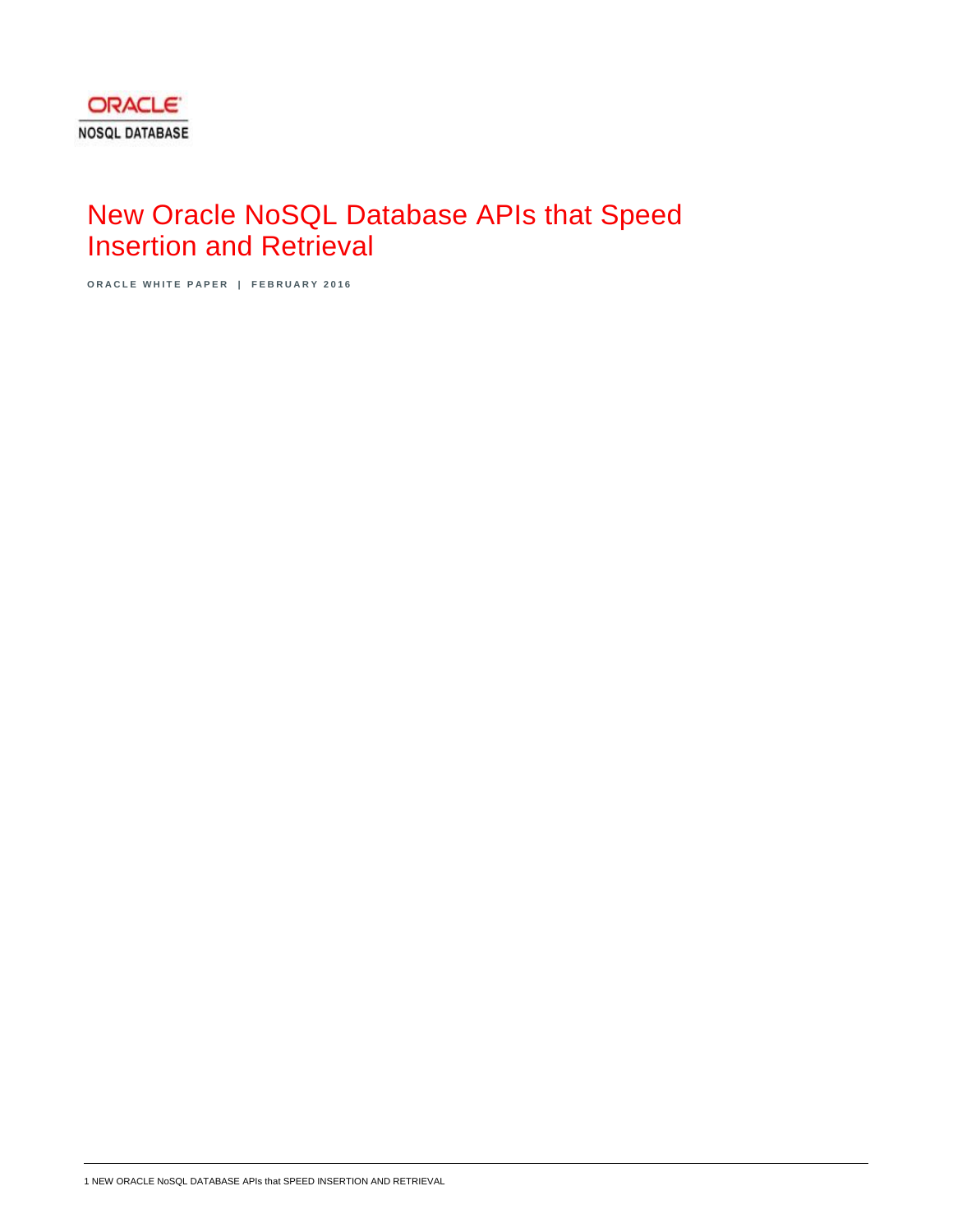# Introduction

Fast insertion and retrieval of data into a NoSQL database is of critical importance to a modern organization. As large amounts of data are created (think Big Data or Internet of Things), a reliable and industry-leading database must be able to respond to the demands of both the users who consume the information as well as the mechanisms that are creating the data.

In the following sections we discuss:

- Oracle NoSQL Database Summary and Motivation for a new API
- BulkPut API with example code
- BulkGet API with example code

## Oracle NoSQL Database

Oracle NoSQL Database is a highly scalable, highly available, fault tolerant, "Always On" distributed key-value database that you can deploy on low cost commodity hardware in a scale-out manner. Use cases of Oracle NoSQL Database include Distributed Web-scale Applications, Real Time Event Processing, Mobile Data Management, Time Series and Sensor Data Management, Online Gaming, etc. Oracle NoSQL Database offers all the features that are common to a typical NoSQL product like Elasticity, Eventually Consistent Transactions, Multiple Data Centers, Secondary Indexes, Security and Schema Flexibility. The key differentiators include ACID Transactions, Online Rolling Upgrade, Streaming Large Object Support, availability on Engineered Systems, and Oracle Technology integrated.

Data can be modeled as relational-database-style tables, JSON documents, or key-value pairs. Oracle NoSQL Database is a sharded (shared-nothing) system that distributes the data uniformly across the multiple shards in the cluster, based on the hashed value of the primary key. Within each shard, storage nodes are replicated to ensure high availability, rapid failover in the event of a node failure, and optimal load balancing of queries. NoSQL Database provides Java, C, Python and node.js drivers and a REST API to simplify application development. NoSQL Database is integrated with a wide variety of related Oracle and open source applications in order to simplify and streamline the development and deployment of modern big data applications. NoSQL Database is dual-licensed and available as an open-source community edition as well as a commercially licensed Enterprise Edition.

## **Motivation**

Our customers have often asked us "what's the fastest and most efficient way to insert and retrieve large number of records in Oracle NoSQL database?"

Recently, a shipping company reached out to us with the specific requirement of using Oracle NoSQL database for their ship management application, which is used to track the movements of their container ships that move the cargo from port to port. The cargo ships are all fitted with GPS and other tracking devices that relay a ship's location after a few seconds into the application. The application is then queried for:

- 1) The location of all the ships displayed on the map
- 2) A specific ship's trajectory over a given period of time.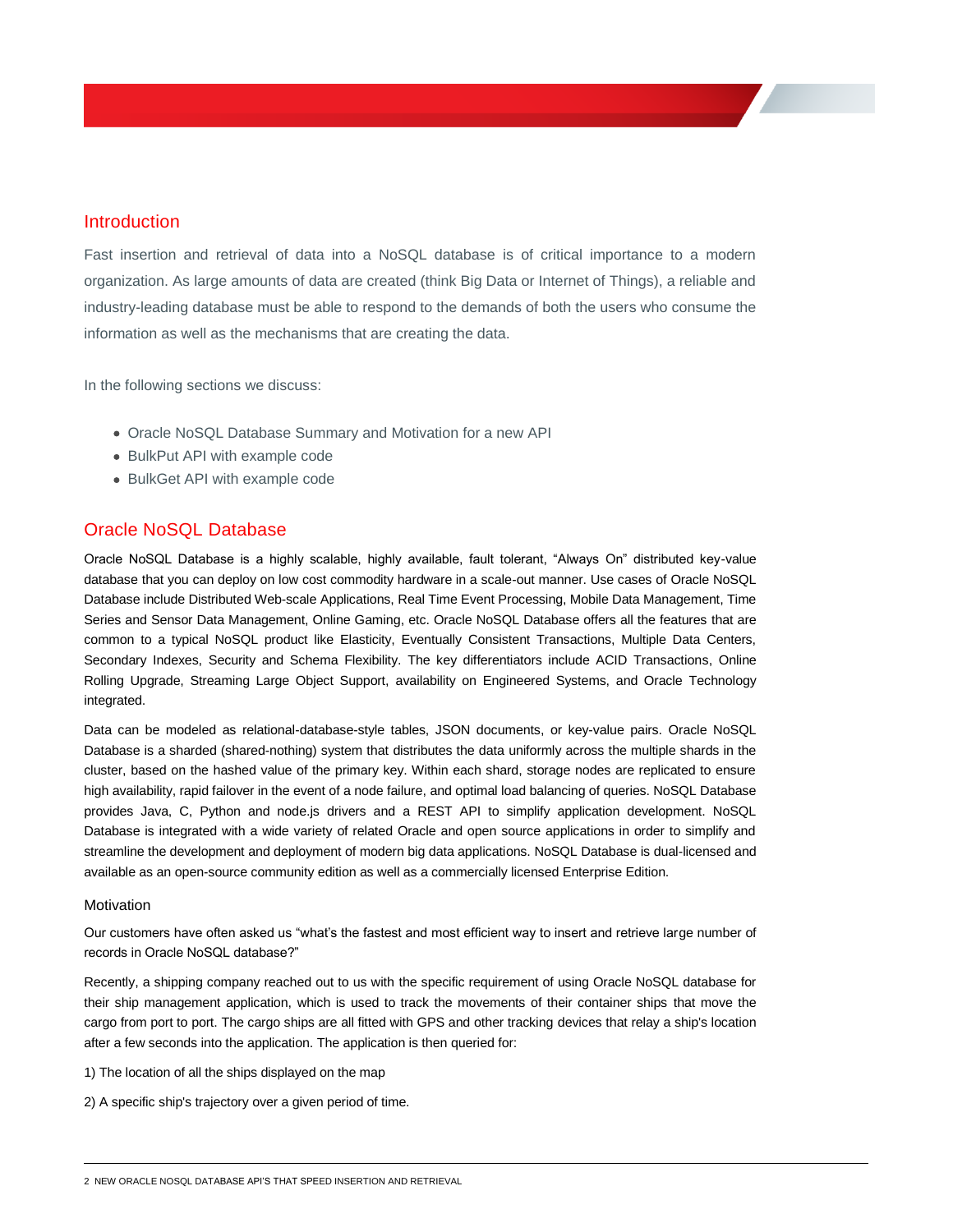As the volume of the location data started growing, the company started finding it hard to scale the application and is now looking at a back-end system that can ingest this large data-set very efficiently.

# Oracle NoSQL Database BulkPut

Historically, we have supported the option to execute a batch of operations for records that share the same shard key, which is what our large airline customer (Airbus) has done. They pre-sort the data by the shard key and then perform a multi-record insert for a batch of records that share the same shard key. Basically, rather than sending and storing one record at a time, they can send a large number of records in a single operation. This certainly saved network trips, but they could only batch insert records that shared the same shard key. With Oracle NoSQL Database release 3.5.2, we have added the ability to do a bulk insert records across different shards in parallel, allowing application developers to work more effectively with very large data-sets.

The BulkPut API is available for table as well as for the key/Value data model. The API provides significant performance gains over single row inserts by reducing the network traffic round trips as well as by doing ordered inserts in batch on internally sorted data across different shards in parallel.

#### BulkPut API

**KV interface**: Loads Key/Value pairs supplied by special purpose streams into the store.

*public void put(List<EntryStream<KeyValue>> streams, BulkWriteOptions bulkWriteOptions)*

#### **Table interface**: Loads rows supplied by special purpose streams into the store.

*public void put(List<EntryStream<Row>> streams, BulkWriteOptions bulkWriteOptions)*

*streams* the streams that supply the rows to be inserted.

*bulkWriteOptions* non-default arguments controlling the behavior the bulk write operations

#### **Stream Interface**:

*public interface EntryStream<E> { String name(); E getNext(); void completed(); void keyExists(E entry); void catch Exception (RuntimeException exception, E entry); }*

## BulkPut Performance

We ran [Yahoo Cloud Server Benchmark \(](https://www.cs.duke.edu/courses/fall13/compsci590.4/838-CloudPapers/ycsb.pdf)YCSB) benchmark internally to measure the performance of the new BulkPut API. For the performance test, we set up a 3x3 NoSQL cluster, - three shards each having three copies of data for scalability and high availability reasons. The cluster was set up to run on bare metal servers with uniform configuration – a total of nine servers (One NoSQL Storage Node per server) each configured with 250 GB RAM, 1TB HDD running Intel(R) Xeon(R) CPU E5-2697 v2 @ 2.70GHz. The client machine also had similar hardware configuration.

For the workload distribution we used Zipfian distribution of keys, which is intended to model "real" loads. We ingested a total of 150 M records (50 M records per shard) across the datastore, using a total of nine parallel

<sup>3</sup> NEW ORACLE NOSQL DATABASE API'S THAT SPEED INSERTION AND RETRIEVAL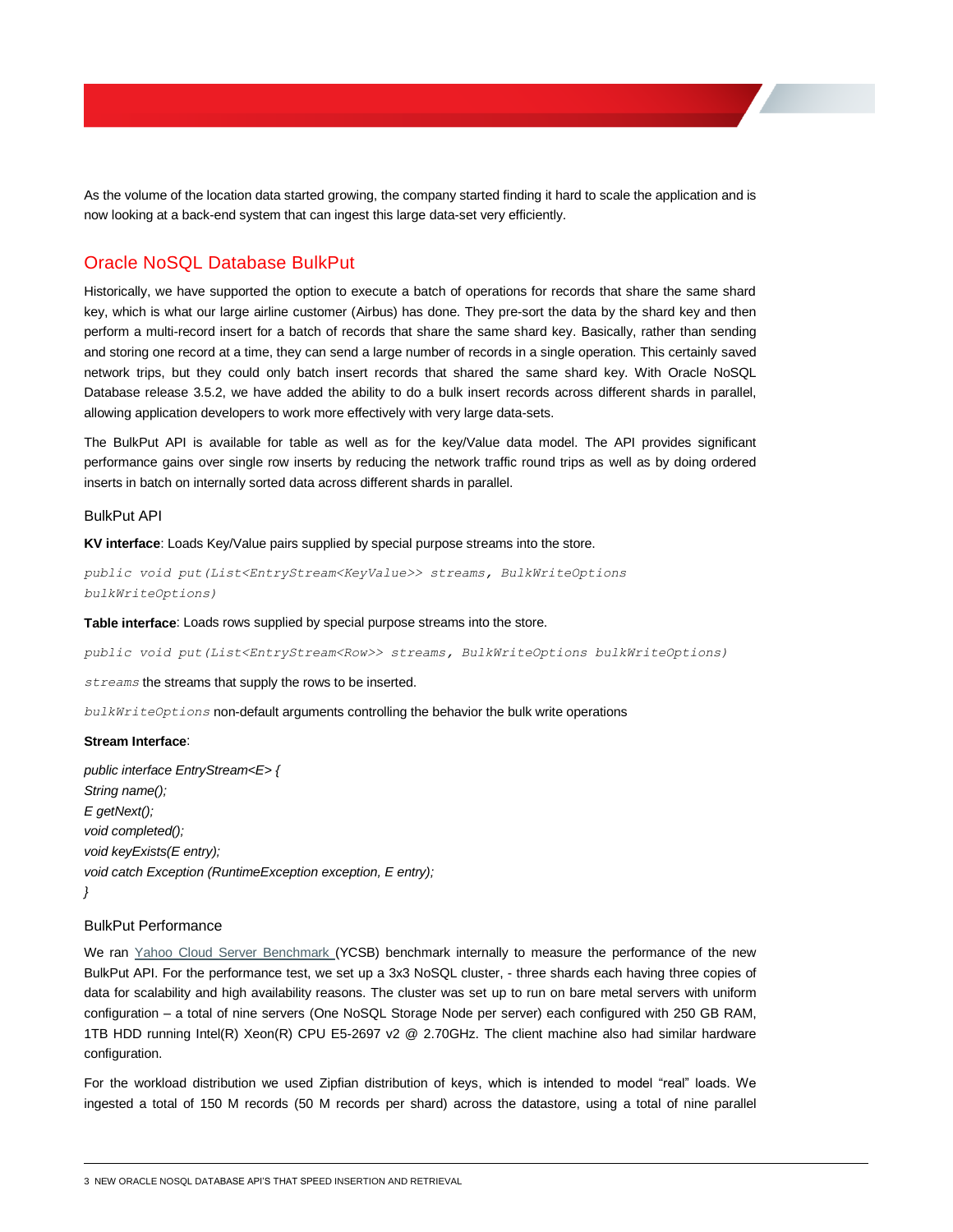threads (3 per shard) and a total of 54 input streams across nine storage nodes (6 per storage node). Parallel threads can be configured using *perShardParallelism* of *BulkWriteOptions* and InputStream can be configured using *streamParallelism* of *BulkWriteOptions* .The results for the benchmark run are shown in the graph below:



Oracle NoSQL database allows a configurable acknowledgment-based durability policy that describes whether the master node will wait for these acknowledgments before considering the write operation to have completed successfully. You can require the master node to wait for no acknowledgments, acknowledgments from a simple majority of replica nodes in primary zones, or acknowledgments from all replica nodes in primary zones. The more acknowledgments the master requires, the slower its write performance will be.

We ran the performance test with Durability settings for None (Ack-None) and Simple Majority (Ack-Simple Majority). The above graph compares the throughput (ops/sec) of BulkPut API and Simple Put API with NoSQL store having 1000 partitions for different durability settings. As seen from the above charts, there is over a 100% increase in throughput with either of the durability settings.

### Sample Example on GitHub

An example of the BulkPut API can be found at: <https://github.com/swatianand/NoSQL>

The sample demonstrates how to use the BulkPut API in your application code. There's also a ReadMe file in the same repository. Refer to the readme file for details related to the program execution.

# Oracle NoSQL Database BulkGet API

Customers continue to ask for fast and easy-to-use methods for retrieving data from a NoSQL database. An example of such a request would be on an eCommerce website, where potential customers want to retrieve all the phones in the price range of \$ 200 to \$ 500 from Apple, Samsung, Nokia, and Motorola (for example) and a host of other manufacturers to return all the details including the images of the products.

With release 3.4.7, we have introduced a high performance Bulk Get API, to retrieve records matching multiple primary keys in a single operation. For those of you who are familiar with SQL syntax, you can think of this to be similar to the IN clause that you supply to the SQL query. The API takes a list of keys, can be a partial or complete shard key, does a parallel scan across the shards for all keys in the list, and provides an iterator API over the

```
4 NEW ORACLE NOSQL DATABASE API'S THAT SPEED INSERTION AND RETRIEVAL
```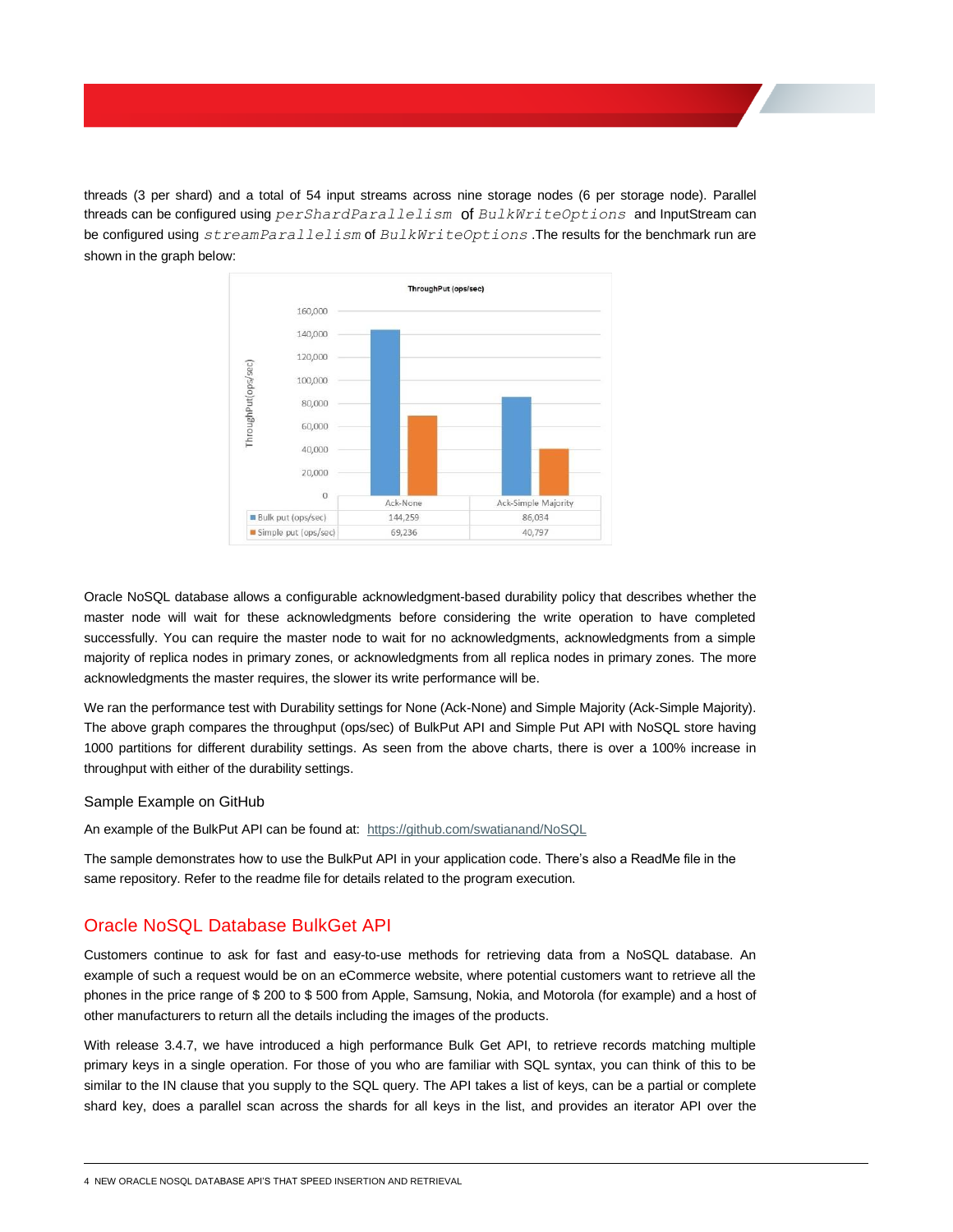matching rows including those matched by the ancestor or descendant tables. The result is not transactional and the operation effectively provides read-committed isolation. The implementation batches the fetching of rows in the iterator, to minimize the number of network round trips, while not monopolizing the available bandwidth. Batches are fetched in parallel across multiple Replication Nodes, and the degree of parallelism is controlled by the *TableIteratorOptions* argument.

There are a few constraints the user should be aware of: 1) A primary key must contain all the fields defined for the table's shard key 2) The primary key should belong to the same table.

For more information, refer to the Java documentation for the API. We support both the key/value and table interfaces for the API.

## **Performance**

In our internal [Yahoo Server Scalability Benchmark](https://www.cs.duke.edu/courses/fall13/compsci590.4/838-CloudPapers/ycsb.pdf) (YCSB) runs we found that we could retrieve 30 M rows in 149 sec with 72 executor threads, running on 3x3 NoSQL cluster (3 shards each having 3 copies of data), with 90 reader threads (client-side threads) and each record size is 100 bytes. The number of executor threads can be configured by the *maxConcurrentRequests* parameter of the *TableIteratorOptions*. The hardware configuration of the machine is similar to those described in the BulkPut performance section described above. Refer to the chart below for details of the benchmark runs:



As seen from the timing graph (a) above, getting 30 M rows using simple get api would have taken us 420 seconds, which reduces to 149ms with 72 executor threads (Plotted on X-Axis) using the bulk get API. This is almost a 3X improvement! And as seen on the graph (b) the throughput went to 200K ops/s with 72 executor threads from 68k ops/sec using a simple get operation. That is again a **3X improvement**!

In the above charts, the bulk-X is the maximum number of concurrent request that specifies the maximum degree of parallelism (in effect the maximum number of NoSQL Client side threads) to be used when running an iteration. The optimal value for a parameter varies based on the nature of the application requirements - some may want to be unobtrusive and use minimal resources (but efficiently) with elapsed time being a lower priority, e.g. running analytic on secondary zones, whereas some may want a strong real-time latency running multi-get on Primary Zones.

### Sample Example on GitHub

5 NEW ORACLE NOSQL DATABASE API'S THAT SPEED INSERTION AND RETRIEVAL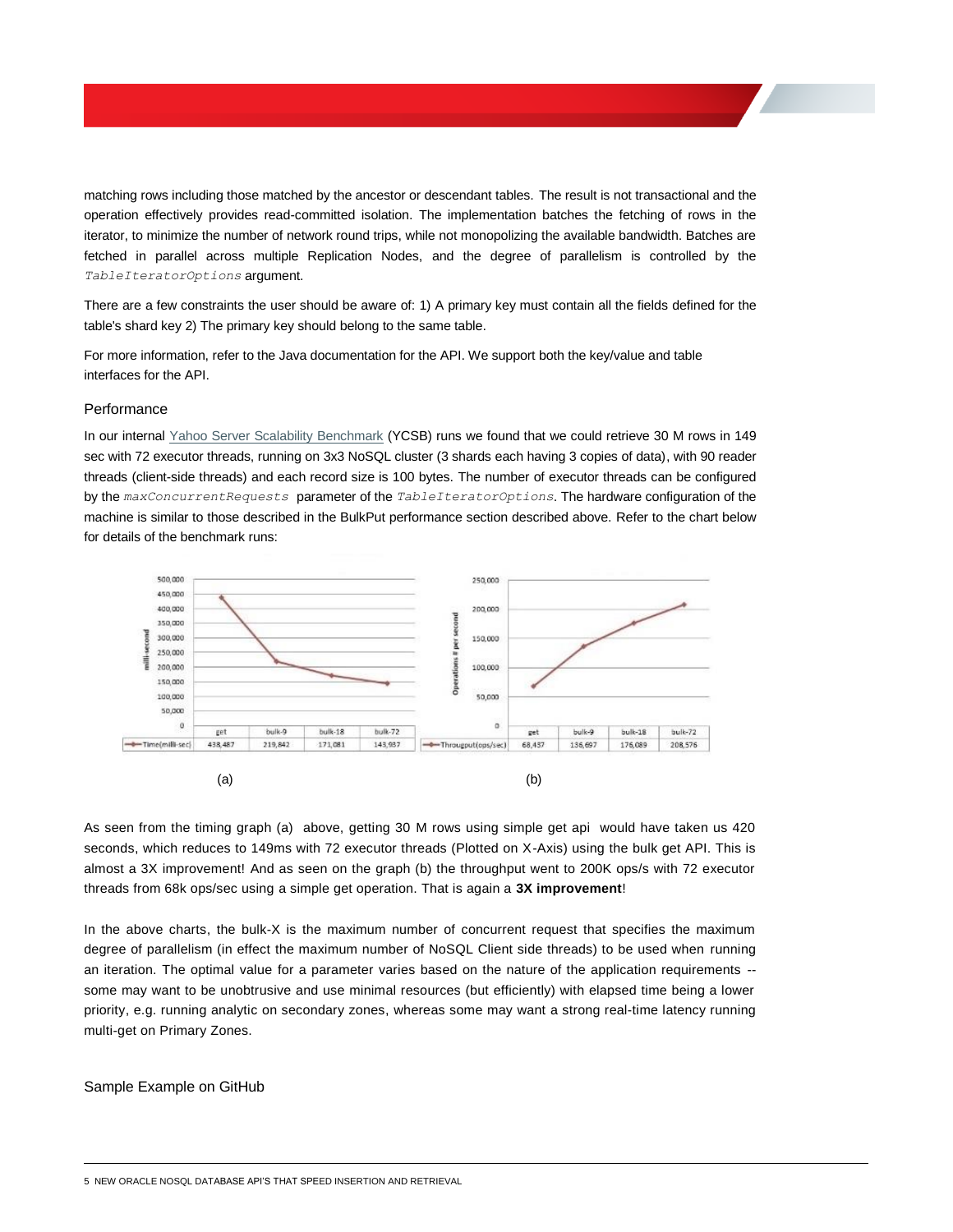An example of the BulkPut API can be found at[: https://github.com/swatianand/OracleNoSQLBulkgGet.](https://github.com/swatianand/OracleNoSQLBulkgGet) The sample example demonstrates how to use the new BulkGet API in the phone example that's described above. The repository also contains a ReadMe file that describes the table and also the steps to run the example. The example returns an iterator over the keys matching the manufacturers within the price range [200-500] supplied by the iterator. If along with other details it also desired to retrieve the images of all the phones, then the images can be modeled as a child table (for efficiency reasons) and the same can be retrieved in the single API call.

# **Summary**

Oracle NoSQL BulkGet API and BulkPut API provide the most effective and performant way to store and fetch the data in bulk from Oracle NoSQL database. As demonstrated by the YCSB runs, using this API you can expect between a 2 and 3 times performance improvement for retrieving data in bulk.